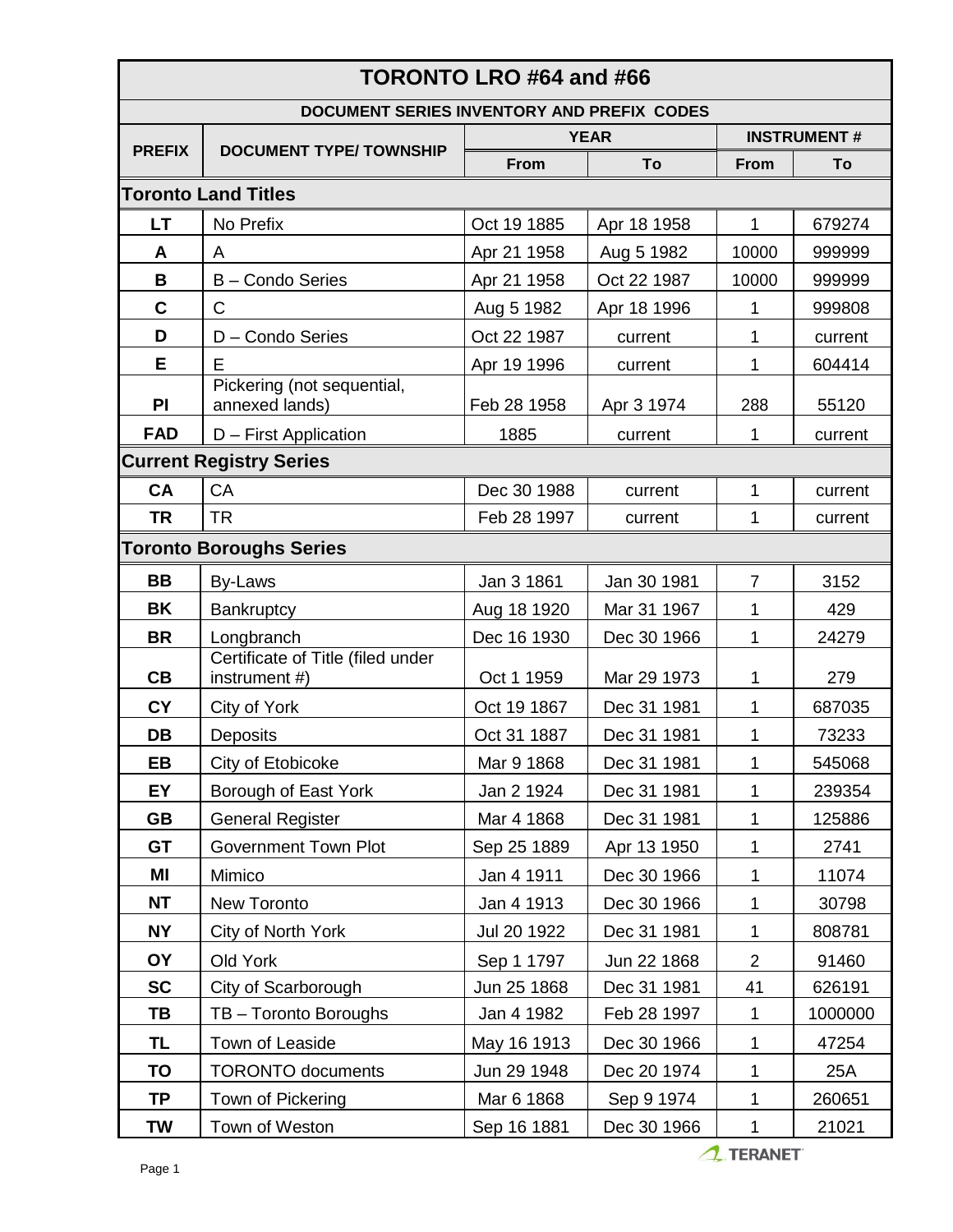| TORONTO LRO #64 and #66                    |                                    |             |             |                    |         |  |  |
|--------------------------------------------|------------------------------------|-------------|-------------|--------------------|---------|--|--|
| DOCUMENT SERIES INVENTORY AND PREFIX CODES |                                    |             |             |                    |         |  |  |
| <b>PREFIX</b>                              | <b>DOCUMENT TYPE/TOWNSHIP</b>      | <b>YEAR</b> |             | <b>INSTRUMENT#</b> |         |  |  |
|                                            |                                    | <b>From</b> | To          | <b>From</b>        | To      |  |  |
|                                            | <b>Toronto City Series</b>         |             |             |                    |         |  |  |
| <b>BC</b>                                  | <b>Bylaws</b>                      | Oct 8 1880  | Apr 30 1919 | 1                  | 8122    |  |  |
| CO                                         | <b>City County (County Series)</b> | Jun 19 1797 | Jun 23 1868 | 1                  | 91446   |  |  |
| <b>CT</b>                                  | <b>CT</b>                          | Jun 7 1973  | Dec 30 1988 | 1                  | 1000000 |  |  |
| <b>CW</b>                                  | <b>CW</b>                          | Dec 6 1880  | Jan 24 1887 | 1                  | 15349   |  |  |
| <b>DE</b>                                  | <b>Deposits East</b>               | Jan 11 1890 | Mar 12 1978 | 1                  | 34456   |  |  |
| DF                                         | Deposits Forest Hill/Swansea       | Apr 12 1913 | Dec 2 1966  | 143                | 42191   |  |  |
| <b>DW</b>                                  | <b>Deposits West</b>               | Jun 4 1887  | Jun 30 1969 | 1                  | 19930   |  |  |
| <b>EM</b>                                  | City of Toronto E                  | Jun 1 1923  | Jun 6 1973  | 1                  | 90079   |  |  |
| <b>EN</b>                                  | City of Toronto E                  | Jun 1 1923  | Jun 6 1973  | 1                  | 121711  |  |  |
| EO                                         | City of Toronto E                  | Jun 1 1923  | Jun 6 1973  | 1                  | 113660  |  |  |
| <b>EP</b>                                  | City of Toronto E                  | Jun 1 1923  | Jun 6 1973  | 1                  | 155192  |  |  |
| ER                                         | City of Toronto E                  | Jun 1 1923  | Jun 6 1973  | 1                  | 146639  |  |  |
| <b>ES</b>                                  | City of Toronto E                  | Jun 1 1923  | Jun 6 1973  | 1                  | 73408   |  |  |
| ET                                         | City of Toronto E                  | Jun 1 1923  | Jun 6 1973  | 1                  | 135291  |  |  |
| <b>EV</b>                                  | City of Toronto E                  | Jun 1 1923  | Jun 6 1973  | 1                  | 86827   |  |  |
| <b>EW</b>                                  | E & W                              | Jun 8 1923  | Aug 10 1965 | 1                  | 2337    |  |  |
| EX                                         | City of Toronto E                  | Jun 1 1923  | Jun 6 1973  | 1                  | 90839   |  |  |
| <b>FH</b>                                  | <b>FH</b>                          | Jan 3 1924  | Dec 30 1966 | 1                  | 38765   |  |  |
| GC                                         | <b>GR</b>                          | Mar 4 1868  | Jun 6 1973  | 1                  | 179355  |  |  |
| <b>ME</b>                                  | Mechanic Lien East                 | Apr 4 1882  | Jun 6 1973  | 13                 | 23585   |  |  |
| <b>MW</b>                                  | Mechanic Lien West                 | Mar 15 1882 | Jun 30 1975 | $\mathbf 1$        | 17712   |  |  |
| <b>NE</b>                                  | <b>NE</b>                          | Nov 15 1877 | Jan 12 1887 | $\mathbf{1}$       | 17532   |  |  |
| <b>NW</b>                                  | <b>NW</b>                          | Oct 24 1877 | Nov 19 1886 | 1                  | 15951   |  |  |
| <b>OA</b>                                  | Original A                         | Jul 4 1868  | Nov 14 1877 | 1                  | 15659   |  |  |
| <b>OB</b>                                  | Original B                         | Jul 3 1868  | Oct 25 1877 | 1                  | 23520   |  |  |
| OD                                         | Original D                         | Nov 3 1886  | Dec 31 1915 | 1                  | 43451   |  |  |
| <b>OE</b>                                  | Original E                         | Nov 9 1886  | Sep 11 1912 | 1                  | 25695   |  |  |
| <b>OF</b>                                  | Original F                         | Nov 16 1886 | Dec 30 1915 | $\mathbf 1$        | 91182   |  |  |
| OG                                         | Original G                         | Nov 26 1886 | Jan 9 1890  | 1                  | 14366   |  |  |
| <b>OH</b>                                  | Original H                         | Dec 2 1886  | Dec 22 1914 | $\mathbf 1$        | 21113   |  |  |
| <b>OJ</b>                                  | Original J                         | Dec 10 1886 | Dec 29 1915 | $\mathbf 1$        | 84395   |  |  |
| OK                                         | Original K                         | Jan 6 1887  | Aug 2 1913  | 1                  | 25746   |  |  |
| <b>OL</b>                                  | Original L                         | Jun 16 1888 | Aug 22 1912 | $\mathbf 1$        | 5283    |  |  |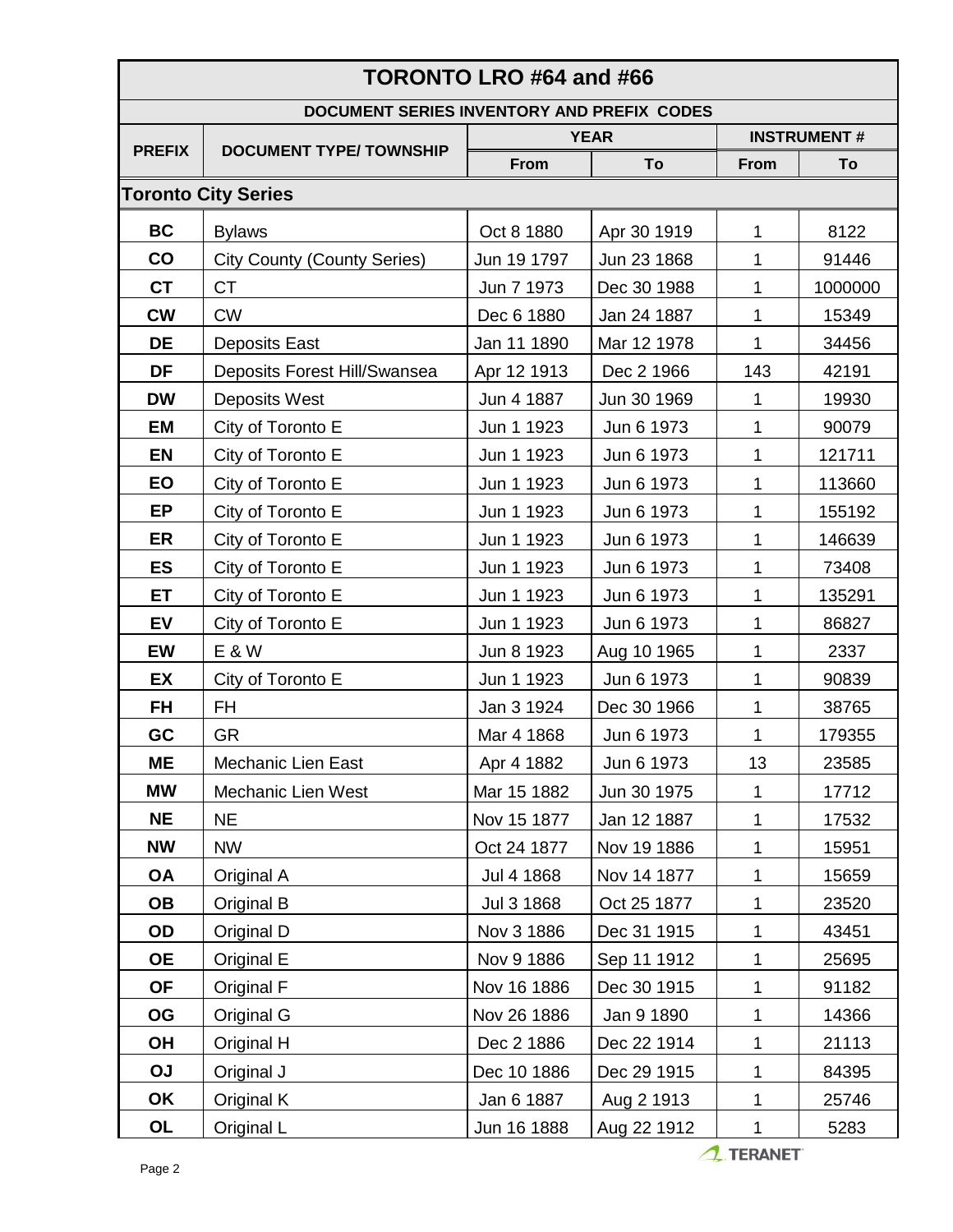|                                            |                                | TORONTO LRO #64 and #66 |             |                    |        |
|--------------------------------------------|--------------------------------|-------------------------|-------------|--------------------|--------|
| DOCUMENT SERIES INVENTORY AND PREFIX CODES |                                |                         |             |                    |        |
| <b>PREFIX</b>                              | <b>DOCUMENT TYPE/TOWNSHIP</b>  | <b>YEAR</b>             |             | <b>INSTRUMENT#</b> |        |
|                                            |                                | <b>From</b>             | To          | From               | To     |
|                                            | Toronto City Series (cont'd)   |                         |             |                    |        |
| OM                                         | Original M                     | Nov 6 1886              | May 31 1923 | $\mathbf{1}$       | 25907  |
| ON                                         | Original N                     | Nov 23 1886             | May 31 1923 | 1                  | 35630  |
| OO                                         | Original O                     | Feb 8 1887              | Sep 5 1931  | 1                  | 19527  |
| <b>OP</b>                                  | Original P                     | Jun 4 1887              | May 31 1923 | 1                  | 91028  |
| <b>OR</b>                                  | Original R                     | Apr 23 1889             | May 31 1923 | 1                  | 78126  |
| <b>OS</b>                                  | Original S                     | Jan 4 1890              | May 31 1923 | 511                | 52293  |
| <b>OT</b>                                  | Original T                     | Jul 18 1889             | May 23 1923 | 1                  | 98811  |
| OV                                         | Original V                     | Jul 2 1920              | May 31 1923 | 1                  | 12565  |
| <b>OW</b>                                  | Original W                     | Jan 12 1886             | Dec 23 1886 | 1                  | 1943   |
| <b>PD</b>                                  | <b>Town of Parkdale</b>        | Jan 4 1886              | Mar 23 1889 | 1                  | 5595   |
| <b>RE</b>                                  | <b>RYE</b>                     | Mar 25 1903             | Jan 5 1965  | 56                 | 420    |
| <b>RW</b>                                  | <b>RYW</b>                     | Apr 17 1882             | Jul 17 1962 | 54                 | 370    |
| <b>SA</b>                                  | $S-A-1$                        | Jun 15 1889             | Dec 28 1889 | 1                  | 334    |
| <b>SB</b>                                  | $S-B-1$                        | Jun 15 1889             | Dec 28 1889 | 1                  | 510    |
| <b>SE</b>                                  | <b>SE</b>                      | Dec 20 1886             | Feb 23 1889 | 1                  | 5497   |
| <b>SW</b>                                  | <b>SW</b>                      | Oct 25 1877             | Nov 16 1886 | 1                  | 7721   |
| SS                                         | Swansea                        | Jan 4 1926              | Dec 29 1966 | 1                  | 15290  |
| <b>TBA</b>                                 | <b>BA</b>                      | Jul 15 1920             | Dec 31 1932 | 1                  | 428    |
| <b>TC</b>                                  | City of Toronto                | Jan 7 1859              | Jan 8 1872  | 1                  | 13237  |
| TJ                                         | <b>West Toronto Junction</b>   | Apr 18 1884             | Jul 30 1915 | 1                  | 38245  |
| <b>TN</b>                                  | North Toronto Town             | May 5 1890              | Dec 14 1912 | 1                  | 9831   |
| ΤT                                         | <b>East Toronto Town</b>       | Jan 5 1903              | Dec 12 1908 | 1                  | 2087   |
| <b>TV</b>                                  | East Toronto Village           | Dec 25 1886             | Jan 3 1903  | 1                  | 2258   |
| <b>TY</b>                                  | Township of York               | Apr 4 1868              | Dec 31 1923 | 1                  | 171448 |
| VB                                         | Village of Brockton            | Jan 5 1881              | Mar 24 1884 | 1                  | 444    |
| <b>VN</b>                                  | VTN - Village of North Toronto | Jan 18 1890             | May 1 1890  | 1                  | 138    |
| <b>VP</b>                                  | Village of Parkdale            | Jan 2 1879              | Jan 2 1886  | 1                  | 4733   |
| <b>VW</b>                                  | Village of West Toronto        | Jan 4 1888              | Apr 17 1889 | 1                  | 1971   |
| <b>WA</b>                                  | City of Toronto W              | Jan 3 1916              | Jun 6 1973  | 1                  | 103313 |
| <b>WB</b>                                  | City of Toronto W              | Jan 3 1916              | Jun 6 1973  | 1                  | 216582 |
| <b>WD</b>                                  | City of Toronto W              | Jan 3 1916              | Jun 6 1973  | 1                  | 155958 |
| <b>WE</b>                                  | City of Toronto W              | Jan 3 1916              | Nov 15 1926 | 1                  | 2448   |
| <b>WF</b>                                  | City of Toronto W              | Jan 3 1916              | Jun 6 1973  | 1                  | 63130  |